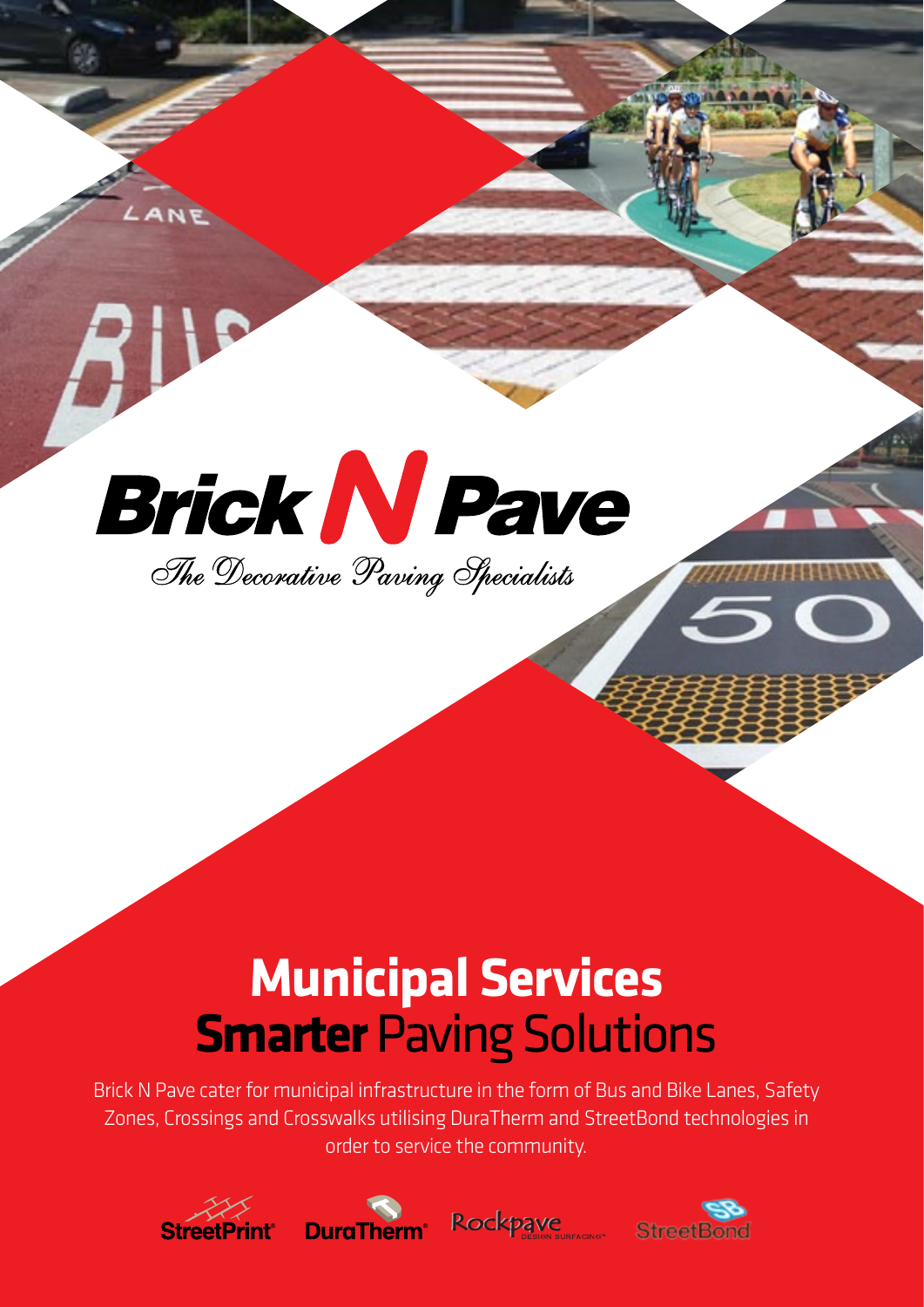

## What is DuraTherm<sup>™?</sup>

DuraTherm™ is a decorative asphalt surfacing system designed specifically for high-traffic crosswalks. Tremendous durability ensures DuraTherm™ will maintain it's bold look for many years. Fast installation means minimal community disruption.

#### **Proven Technology**

DuraTherm™ is a thermoplastic material that is inlaid into imprinted asphalt. It is installed flush with the asphalt, as a result, it is extremely resistant to wear caused by traffic.

## What is StreetBond™?

 $\sup$ 

StreetBond™ coatings put the colour in StreetPrint™ and DuraTherm™ projects. StreetBond™ can also be used in its own right to produce creative colourings on "plain" asphalt or concrete. StreetBond™ coatings are based on leading-edge polymer, cement and epoxy technologies designed to withstand a variety of weather and traffic conditions.

StreetBond™ produces a durable surface that retains its vibrant colour and can be used on all kinds of architectural hardscapes and traffic management applications. It is also ideal for applications such as bike lanes and bus lanes creating highly visible "corridors" separating various roads users and enhancing safety.





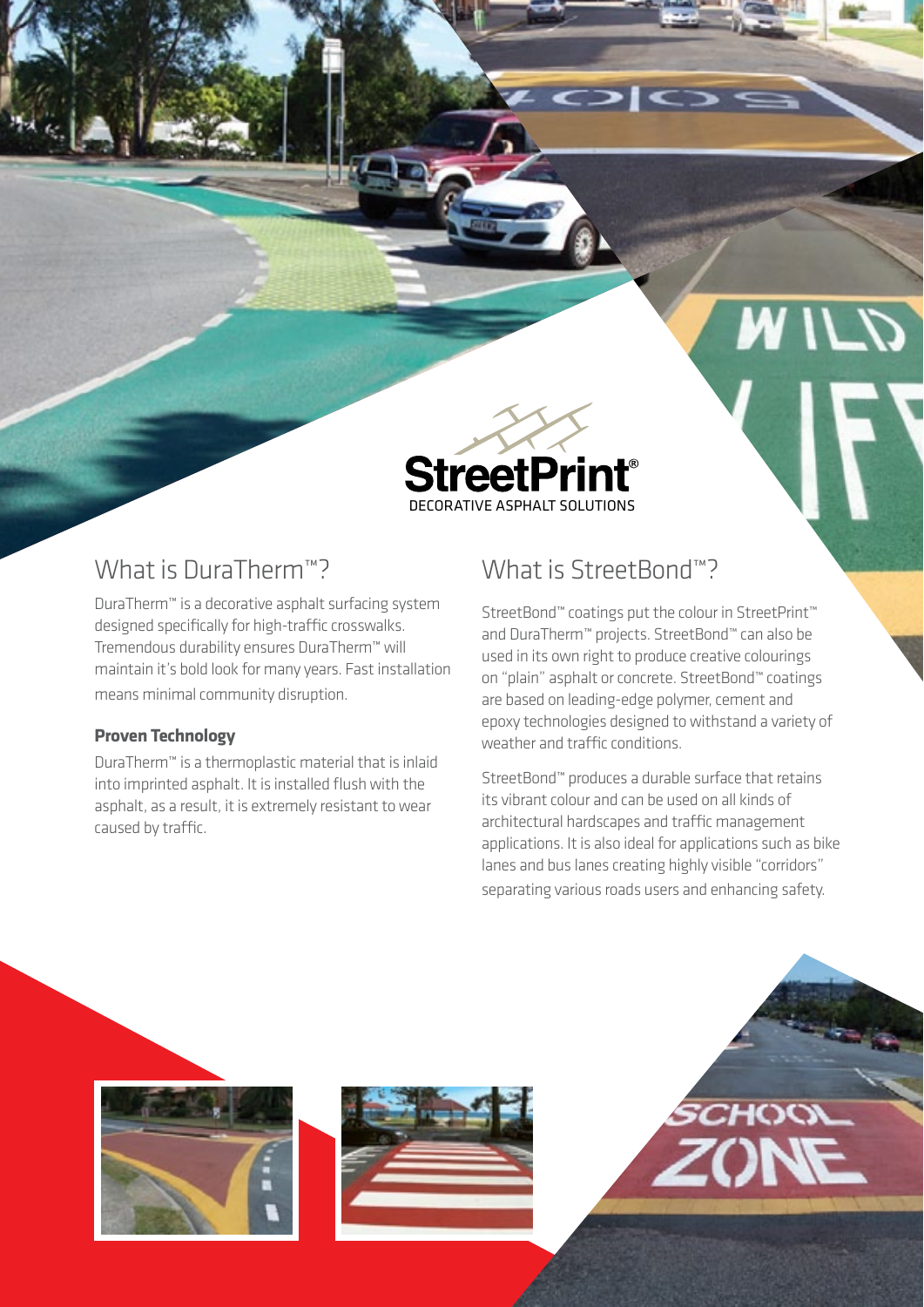





### Municipal Services

#### **Crossings and Crosswalks**

Improve Driver/Pedestrian Awareness with colourfast vibrant coatings, or hard wearing DuraTherm™ thermoplastics. Be seen, be safe!

#### **Bus and Bike Lanes**

Strong colours combined with enhanced skid resistance give clear delineation between Bus Only and Bike Only Lanes, and other road users.

#### **Safety Zones**

High Visibility StreetBond™ coatings with enhanced skid resistance, or imprinted DuraTherm™ thermoplastics for exceptional wear characteristics, improve driver awareness and reduce accidents.

#### **FlowStone**

High porosity surfacing system designed for efficient drainage of surface water. It uses larger, single sized stones for maximum water flow. Ideal for applications such as urban tree pits and sand beds where a strong load bearing is required.